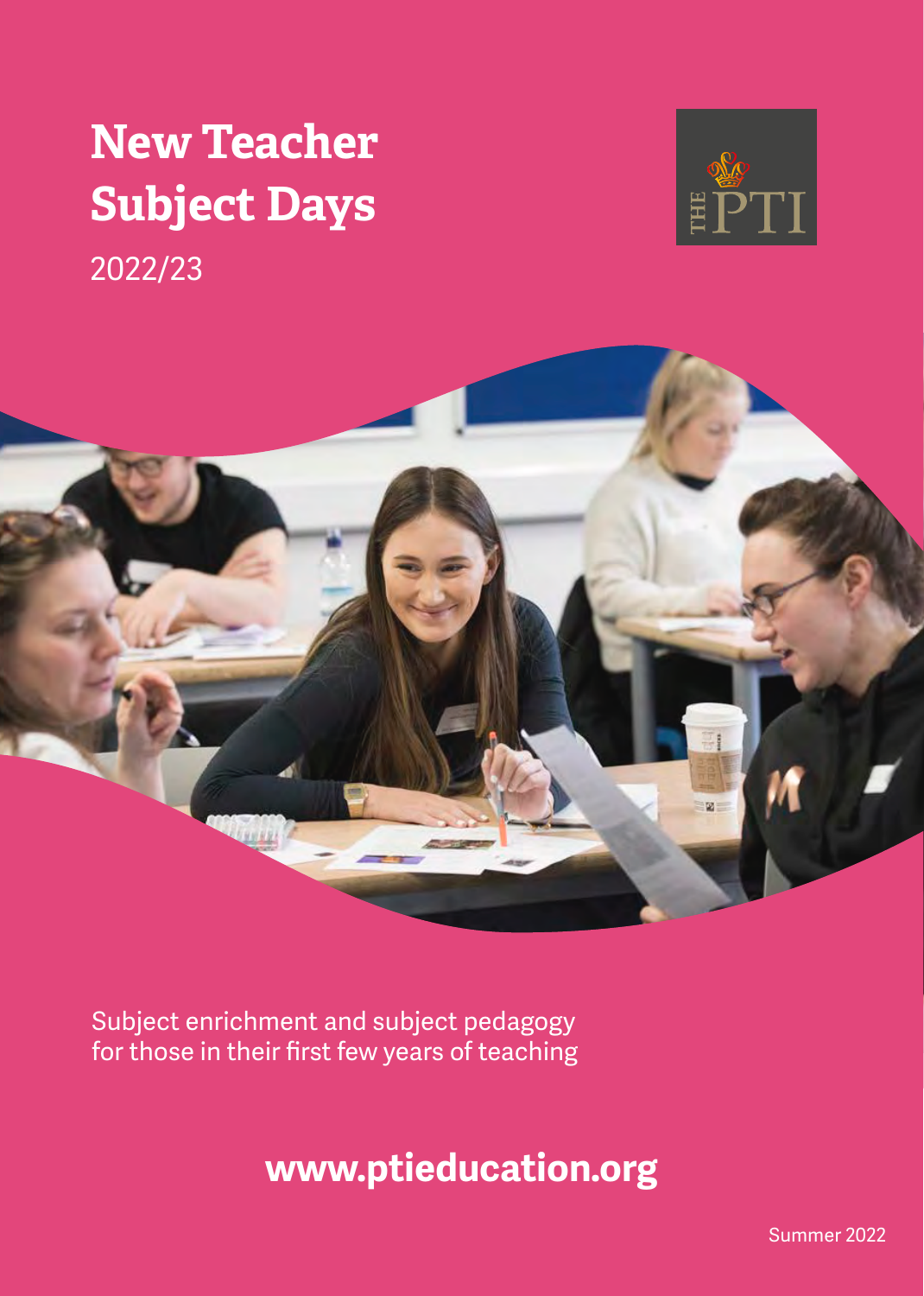# **New Teacher Subject Days**

New Teacher Subject Days are specifically designed for those in their first few years of teaching. This course of four Saturdays offers subject knowledge enhancement and a chance to build confidence and gain inspiration for the classroom.

# **Topics for 2022/23**

## Biology

- Membranes, transport and the kidneys
- Nerves and hormones
- Plants and photosynthesis
- Immune system and immunity

## **Chemistry**

- Thermodynamics
- Rates and Equilibria
- REDOX and Electrochemistry
- Chemical Analysis

#### Physics

- Electricity
- Forces and motion
- Waves
- Nuclear physics

#### English

- The Gothics
- The Romantics
- Shakespeare's Comedies
- Modern Poetry

## Geography

- Climate change and glaciation
- Weather, climate and ecosystems
- Changing places and fieldwork
- Population and migration

#### **History**

- The rise of extremism: Europe after WWI
- Tudor and Stuart upheaval
- Medicine through time/Warfare
- The Cold War and Vietnam

#### Maths

- Fractions, Decimals, Percentages, Ratio and Proportion
- Co-ordinate Geometry
- Equations, Formulae and Identities
- Statistics

#### French

- Le cinéma; maximising Target Language use
- La musique; la littérature
- L'histoire et les actualités
- Une région et l'art

#### Spanish

- Suprimamos el inglés del aula; Frida Kahlo
- El cine de Guillermo del Toro; Cuba
- La guerra civil española; Lorca
- El rap español y la inmigración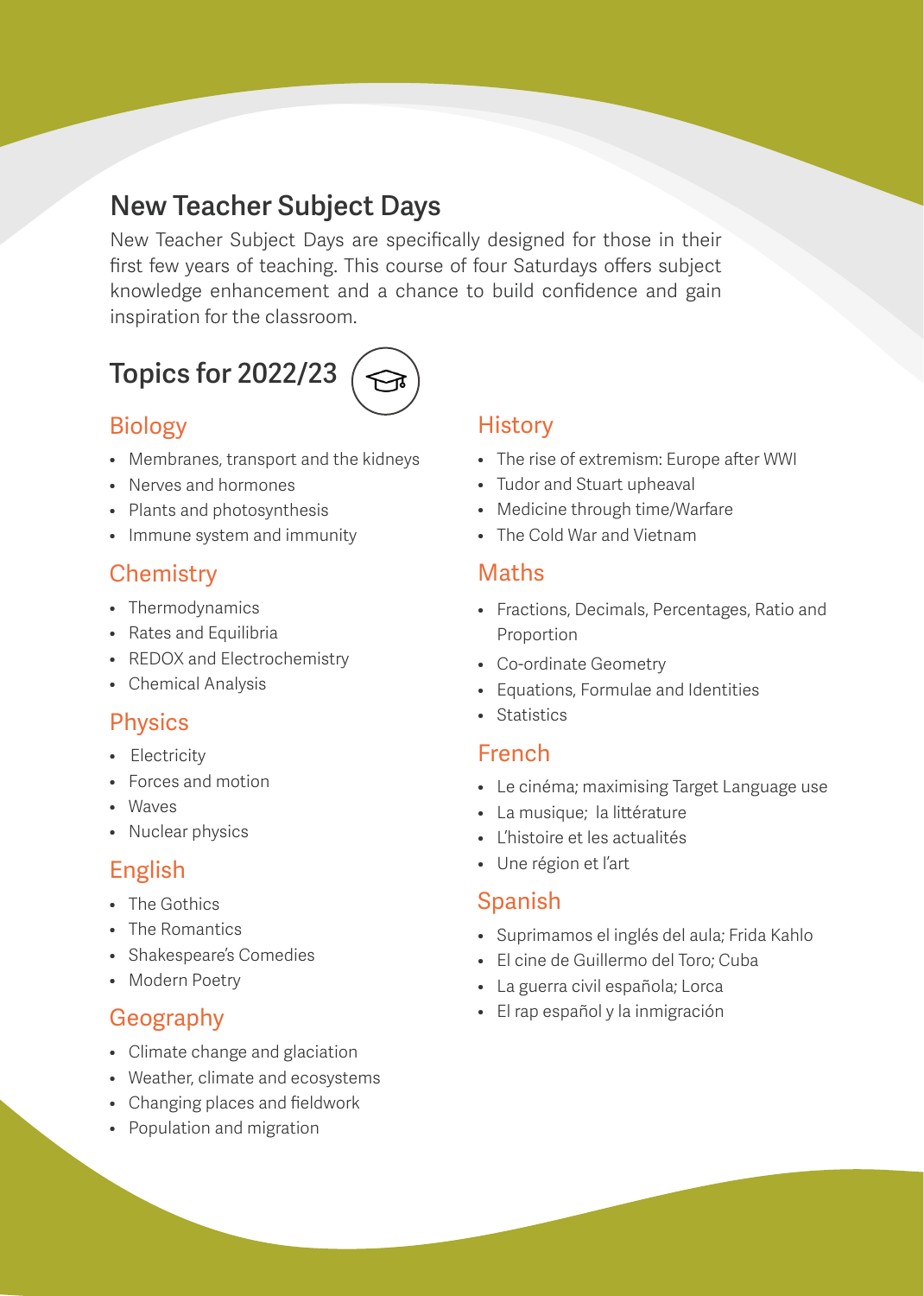**100%** would recommend New Teacher of participants' headteachers Subject Days to colleagues

of participants say that the course will make them a better teacher

**97%**

of participants say that attending the course has been a valuable experience



**95%**

# **Course information**



# Developed by experienced teachers

This ensures each day of the course is centred on pedagogical approaches and is relevant to the curriculum.

# With guest speakers from leading universities

Subject knowledge enhancement from experts in their field brings realworld examples and the latest academic thinking into the classroom.

## A place to network and share resources

New Teacher Subject Days provide time to collaborate with like-minded new teachers as well as share ideas and resources.

## Gain a personal accreditation

Achieve the New Teacher Certificate, which recognises the development of specialist subject knowledge.

# **New Teacher Certificate**

Teachers who attend all four days and complete quality Learning Resource Assignments (LRA) will be eligible to receive the PTI New Teacher Certificate, a personal accreditation recognising the development of specialist subject knowledge. You can find out more about LRAs on the next page.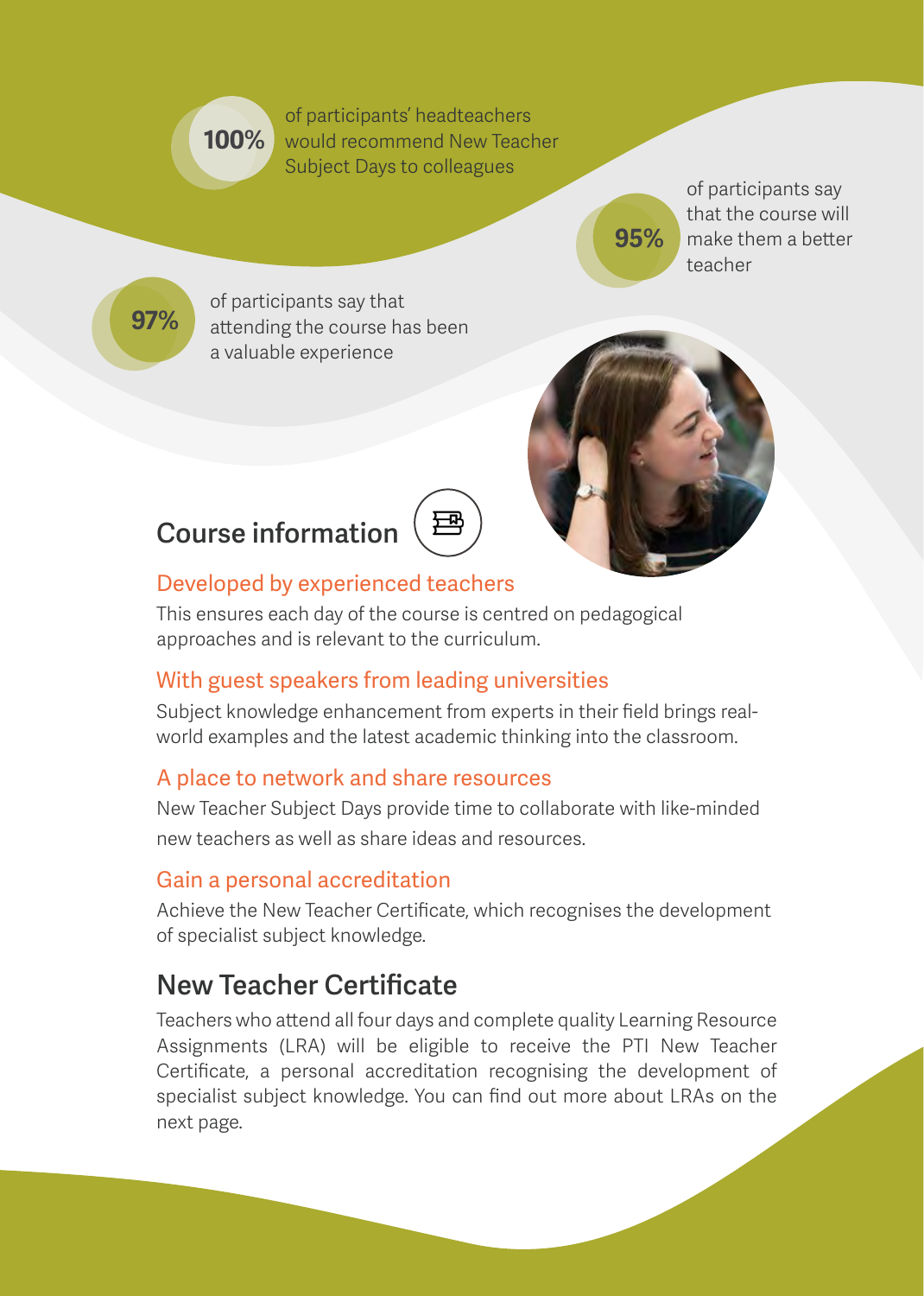# **Benefits of investing in CPD for teachers**



#### Improve student outcomes

High-quality CPD for teachers has a significant effect on pupils' learning outcomes.

*"There is good evidence that high-quality professional development (CPD) for teachers can significantly improve pupils' attainment."*

#### **Education Policy Institute, 2020**

#### Inspire effective teachers

Not only does CPD impact teacher effectiveness, it can also improve teacher retention and wellbeing.

*"Not only is more CPD likely to improve their teaching, but it may also improve the wellbeing and retention of teachers."* 

#### **Education Policy Institute, 2021**

#### Enhance subject knowledge

Now entering their 10th year, New Teacher Subject Days have consistently achieved fantastic feedback from participants and their schools.

*"Our ECT has been able to reflect on different approaches to teaching and learning, which has fed into her practice. She shares ideas and resources from the course, and has had an injection of enthusiasm that is felt by the whole team."* 

#### **Head of Department**

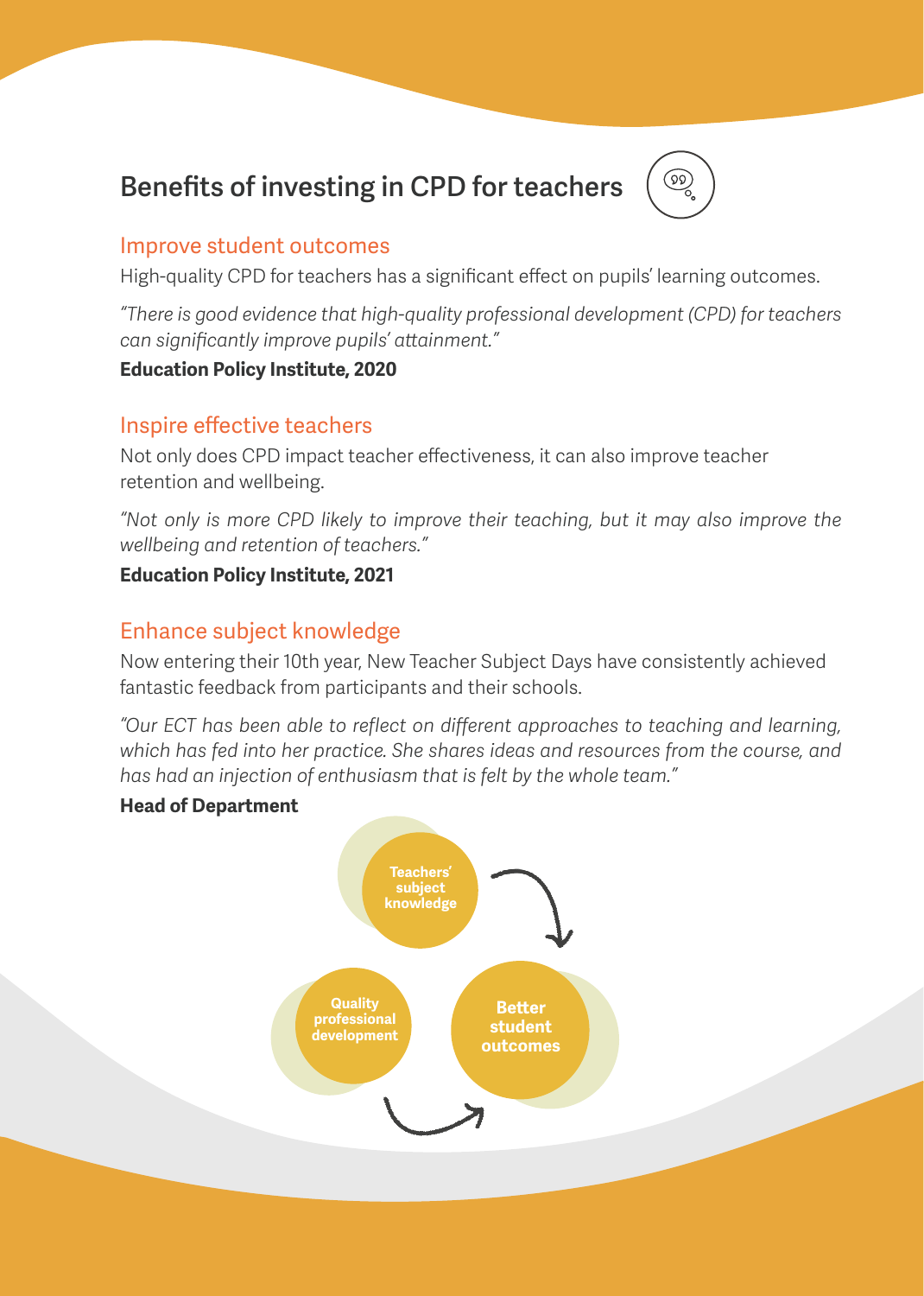# **Resource sharing**

#### The Learning Resource Assignment

As well as gaining resources from each day, participants will devise, produce and implement an imaginative resource of their own which is linked to a topic they have explored on the New Teacher Subject Days course. On the final day of the course, participants share their unique resources and their experiences of using them in the classroom.

These resources are made available to participants electronically, and are also intended to be useful within participants' departments. The Learning Resource Assignment (LRA) can contribute to ECT formal assessments in school.

Participants are also given access to the thousands of resources in the PTI's online Staffroom, normally only available to affiliated PTI members.



**"**The speakers were very informative and provided some great contextual information. They also provided a variety of ideas on how to make it engaging within the classroom." **NTSD attendee, 2021**

**"**The speakers' passion and enthusiasm and differing perspective make these sessions extremely compelling." **NTSD attendee, 2021**

> "Fantastic lectures and workshop discussions that I found really useful and relevant for my own practice."

**NTSD attendee, 2021 "**All of the speakers were very engaging and had exceptional knowledge of their topics. I picked up so much additional subject knowledge which will inspire me to go on to do some additional reading." **NTSD attendee, 2021**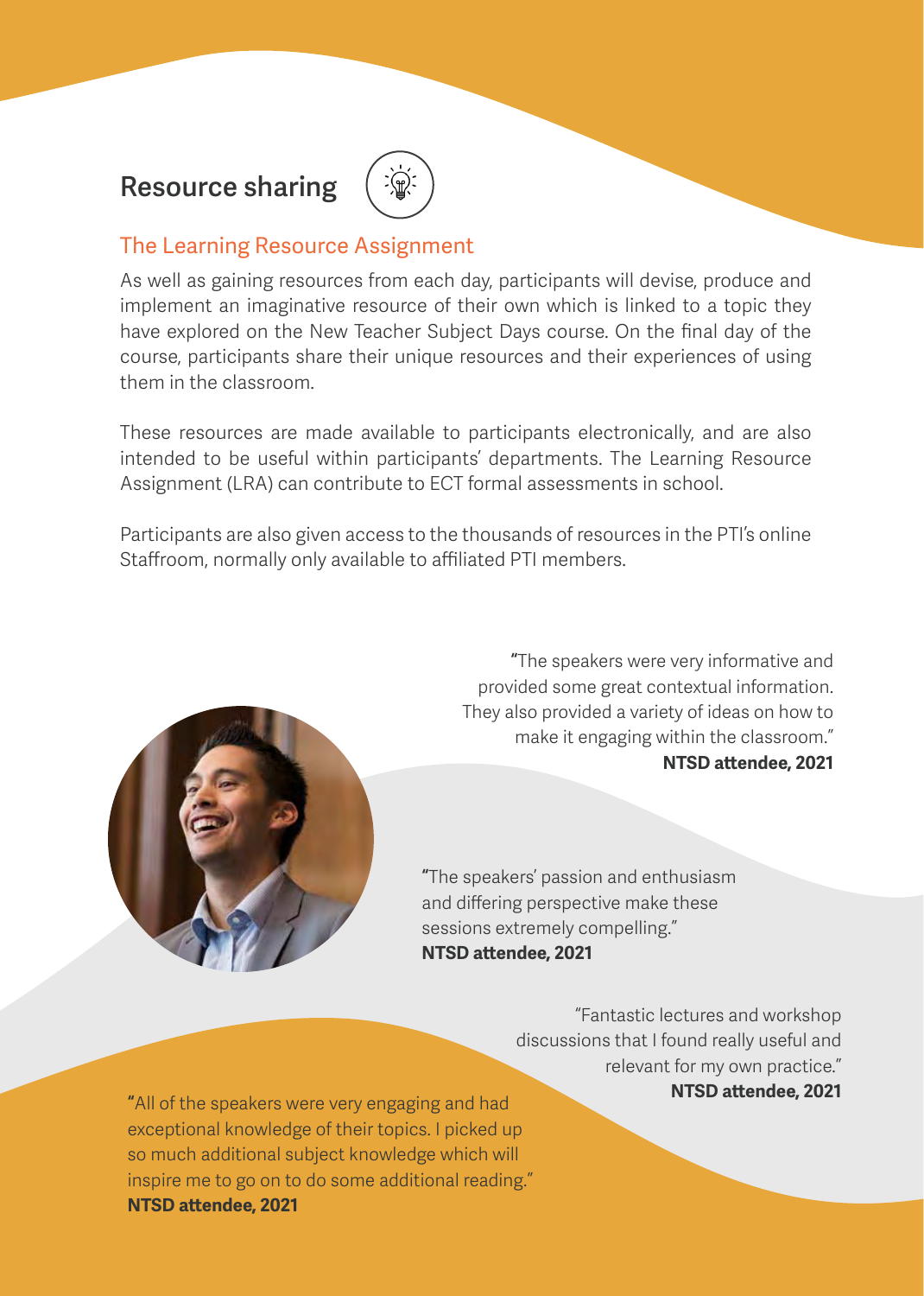# **For teachers by teachers**

The course is designed and led by practising teachers, ensuring that the academic material is grounded in successful classroom practice.

#### Rhea Green – History



*"PTI History New Teacher Subject Days combine lectures from the best academics in popular areas of KS3-KS5 study with exciting and innovative methods of teaching. New teachers are supported to deliver relevant and engaging lessons that will challenge students of all ages and abilities, helping them to better understand the world around them."*

**Holyhead School**



#### Gareth Davies – English

*"We have designed these days to support your teaching of familiar but challenging aspects of the curriculum and to broaden your teaching repertoire. Our speakers bring a wealth of experience, expertise and enthusiasm and you will leave each day with practical classroom materials and renewed passion for the subject. We look forward to working with you on these wonderful days!"*



#### Danny Clift – Chemistry

*"These days are designed to take you through the building blocks of the subject in order that your understanding of the underlying principles of chemistry is firmly in place. Our explorations will ensure you can see how chemistry, rather than being a series of disconnected areas of study, becomes a holistic subject tied together by a set of core principles."*

**St Angela's Ursuline School**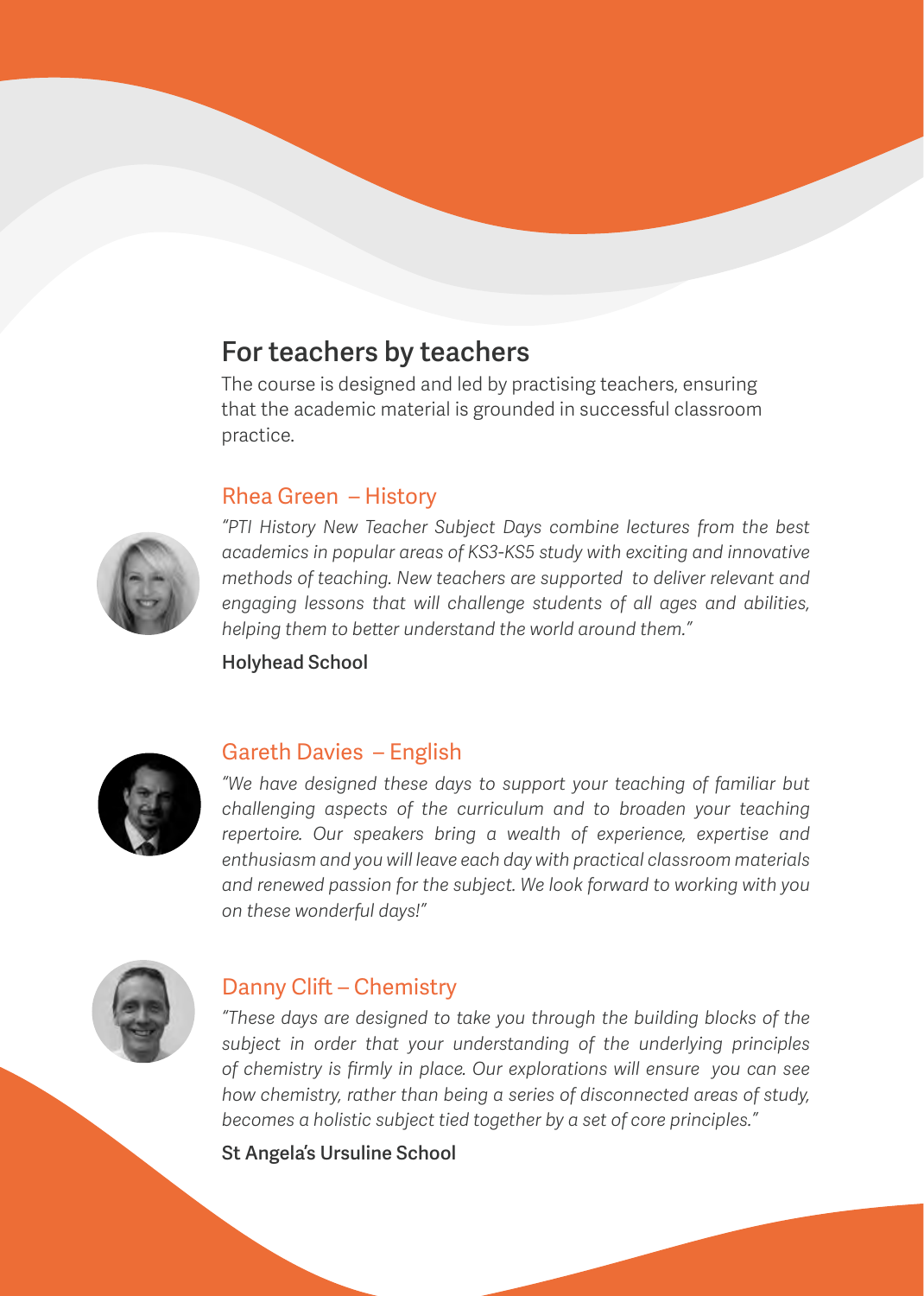# **Locations, dates and details**

The course runs over four Saturdays and will run subject to minimum numbers.

| London                                   | <b>Birmingham</b>             | <b>Manchester</b>             |
|------------------------------------------|-------------------------------|-------------------------------|
| $\mathsf I$ Sat 5 <sup>th</sup> Nov 2022 | Sat 12 <sup>th</sup> Nov 2022 | Sat 12 <sup>th</sup> Nov 2022 |
| Sat 14th Jan 2023                        | Sat 28th Jan 2023             | Sat 28th Jan 2023             |
| Sat 4th Mar 2023                         | Sat 18th Mar 2023             | Sat 18th Mar 2023             |
| Sat 6 <sup>th</sup> May 2023             | Sat 13th May 2023             | Sat 13th May 2023             |

#### Pricing

**PTI members** - £465+VAT per teacher **Non-members** - £545+VAT per teacher **PTI Unlimited schools** - places included in annual membership fee

#### What's included

The cost covers the full course of four Saturdays, including all course materials, lunch and refreshments.

## **Eligibility**

This course is recommended for secondary in-school teacher trainees (e.g. Teach First, School Direct) and ECTs in their first few years of teaching. We also welcome those returning to the profession. Please note that the courses are designed for subject specialists, though non-specialists are encouraged to contact us to discuss suitability. Topics have changed since last year, so those teachers who want to attend again are welcome to do so.

# **Book now at www.ptieducation.org/events**

**Got a question?** email us at **subjectdays@ptieducation.org** or call **020 3174 2403**